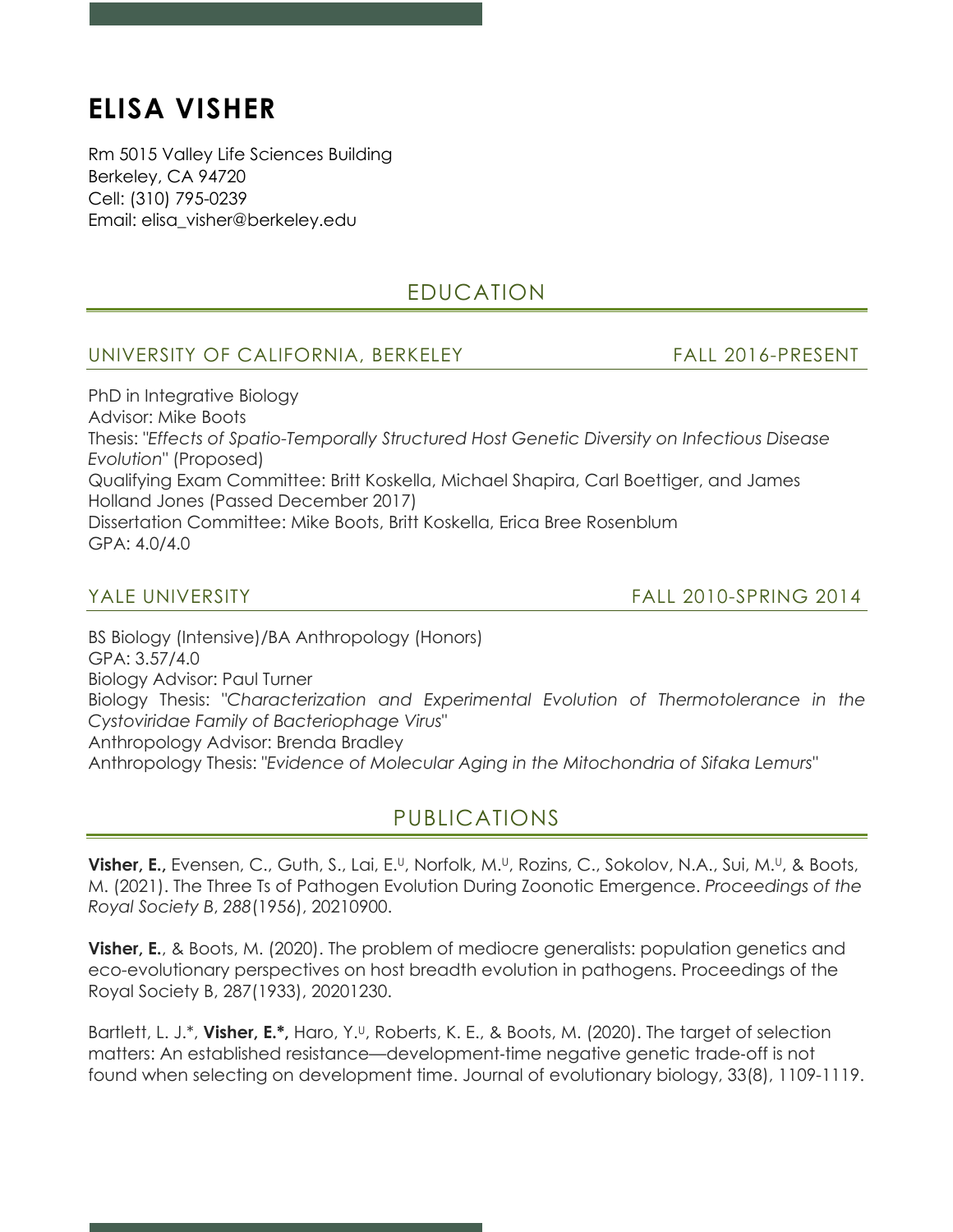Guth, S., **Visher, E.,** Boots, M., & Brook, C. E. (2019). Host phylogenetic distance drives trends in virus virulence and transmissibility across the animal–human interface. *Philosophical Transactions of the Royal Society B*, *374*(1782), 20190296.

Iritani, R., **Visher, E.,** & Boots, M. (2019). The evolution of stage-specific virulence: Differential selection of parasites in juveniles. *Evolution Letters*, *3*(2), 162-172.

**Visher, E.\***, Whitefield, S. E.\*, McCrone, J. T., Fitzsimmons, W., & Lauring, A. S. (2016). The mutational robustness of Influenza A virus. *PLoS pathogens*, *12*(8), e1005856.

*In review*

**Visher, E.,** Bartlett, L., Denamur, N.<sup>U</sup>, Yarcan, A.<sup>U</sup>, Alhassani, D.<sup>U</sup>, & Boots, M. The Evolution of Host Specialization in an Insect Pathogen. (In review)

Guth, S., Mollentze, N., Renault, K., Streicker, D.**, Visher, E.,** Boots, M, Brook, C. Bats host the most virulent—but not the most dangerous—zoonotic viruses". (In review)

- \* denotes co-first author
- U denotes undergraduate mentee author

## APPOINTMENTS

GRADUATE STUDENT RESEARCHER, BOOTS LAB, UC BERKELEY SPRING 2020-PRESENT

Appointed as a named GSR on NSF-DEB 2011109 "US-UK Collab: Heterogeneities, Diversity and the Evolution of Infectious Disease" to help set up experiments in the *Plodia interpunctella*  system looking at spatial structure and genetic diversity. Contributed to editing the grant.

PHILOMATHIA FELLOW, BOOTS LAB, UC BERKELEY FALL 2020-PRESENT

Funded on my thesis project "*Effects of Spatio-Temporally Structured Host Genetic Diversity on Infectious Disease Evolution*"

NSF GRADUATE RESEARCH FELLOW, BOOTS LAB, UC BERKELEY FALL 2017-PRESENT

Funded on my thesis project "*Effects of Spatio-Temporally Structured Host Genetic Diversity on Infectious Disease Evolution*"

GRADUATE STUDENT INSTRUCTOR, UC BERKELEY FALL 2016-SPRING 2017

Graduate student instructor for IB35AC: Human Biological Variation in Fall 2016 and IB114: Infectious Disease Dynamics in Spring 2017

RESEARCH TECHNICIAN, UNIVERSITY OF MICHIGAN FALL 2014-SPRING 2016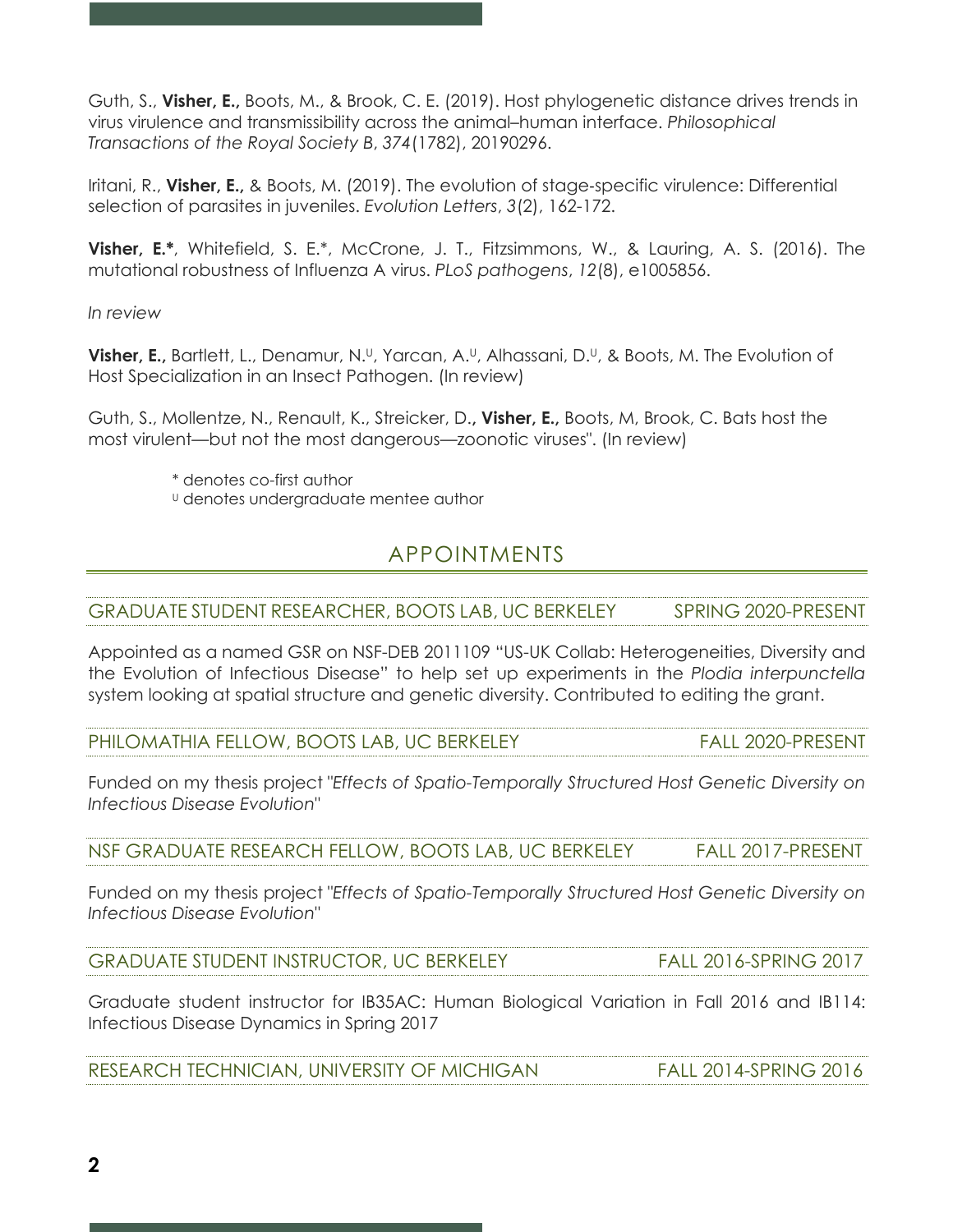*EXTERNAL* 

INTERNAL

**3**

Invited to give a full lecture on my previous research on mutational fitness effects in Influenza A, a short primer on evolutionary and epidemiological concepts in Influenza, and an overview on why genome organization matters when studying infectious disease dynamics. In 2020, the lecture was on my current research on trade-offs in the *Plodia interpunctella* system.

key concepts from the class to a novel zoonotic epidemic of their choice (including

GSI for Field Genomics Short Course Summer 2019

SARS-CoV-2).

Reader for IB 114: Infectious Disease Dynamics National May 2020

| Graduate Division Conference Travel Grant, UC Berkeley                 | Spring 2018 |
|------------------------------------------------------------------------|-------------|
| Peter and Marion Schwartz Family Foundation Prize for Most Outstanding | Spring 2014 |
| Senior Essay in Biological Anthropology                                |             |
| Mellon Forum Grant for Research                                        | Fall 2013   |
| Tetelman Fellowship for International Research in the Sciences         | Spring 2013 |
| Richter Fellowship for Summer Research                                 | Spring 2013 |
|                                                                        |             |
| TEACHING                                                               |             |

Summer Research Award, Integrative Biology Summer Research Award, Integrative Biology Summer Research Award, Integrative Biology New Spring 2018 GRAC Conference Travel Grant, Integrative Biology Spring 2018

## GRANTS AND AWARDS

Philomathia Graduate Fellowship in the Environmental Sciences (competitive extension) Spring 2021 Philomathia Graduate Fellowship in Environmental Sciences Spring 2020 American Society of Naturalists George Gilchrist Student Research Award Spring 2020 NSF Graduate Research Fellowship, Awardee Spring 2017 NSF Graduate Research Fellowship, Honorable Mention Spring 2016

RESEARCH ASSISTANT, YALE UNIVERSITY FALL 2011-FALL 2013

Worked as a research assistant in Brenda Bradley's Primate Molecular Genomics Lab at Yale University on a project studying microsatellite genotyping of chimpanzees from fecal samples.

Worked as a research technician in Adam Lauring's lab in the Department of Infectious Diseases at University of Michigan on a project studying mutational robustness of Influenza A.

Invited Lecture for IB 114: Infectious Disease Dynamics 2017, 2019, 2020

Developed and graded a remote final exam for the course that asked students to relate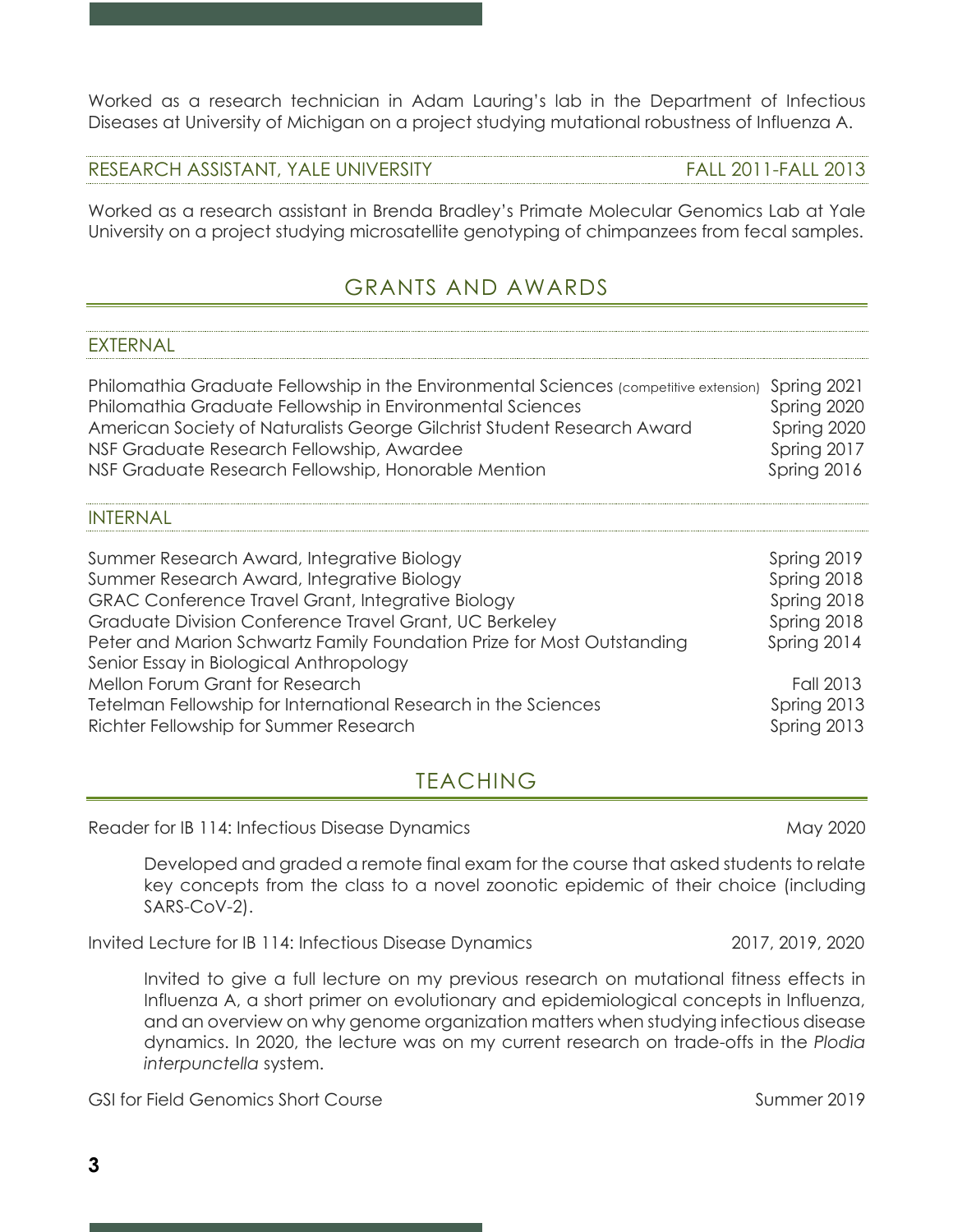Helped develop and lead a short course for UC Berkeley for rising sophomores that introduced undergraduates to research techniques in genomics from pipetting to sequencing and bioinformatics over ten days. Helped design and lead laboratory experiments and presented lectures on pipetting, dilution series, statistics, and finding research opportunities.

GSI for IB35 AC: Human Biological Variation Fall 2016

Taught sections in lab, lecture, reading discussion, and worksheet formats on topics including vertebrate cranial morphology, mitochondrial DNA ancestry methods, and discussions about bioethics. I also lead a Wikipedia editing project in my section.

GSI for IB 114 : Infectious Disease Dynamics GSI Company of the Spring 2017

Taught sections in lecture, question and answer, and discussion formats on topics including virulence evolution, SIR models, and R0. Sections were also used to guide students through a final project of a research poster on a specific infectious disease. Also, helped develop the course and shape the course syllabus including developing project assignments and rubrics. Wrote multiple choice format quiz and exam questions designed to test core concepts of the class through analyzing graphs and applying concepts to scenarios.

## CONFERENCE POSTERS AND PRESENTATIONS

2019. Evolution. Providence, RI. "Killing those you know: Host genotype specialization in an insect pathogen". Talk.

2019. Ecology and Evolution of Infectious Disease. Princeton, NJ. "Killing those you know: Host genotype specialization in an insect pathogen". Poster and Teaser Talk.

2019. Bay Area EEID. Stanford, CA. "The evolution of stage-specific virulence: Differential selection of parasites in juveniles". Poster.

2018. Joint Meeting on Infectious Disease Dynamics at The Marine Mammal Center. Sausalito, CA. "When parasites are selected to kill the young". Presentation.

2018. Evolution. Montpellier, France. "Evolution of resistance selects for longer development time, but not vice versa". Poster.

## UNDERGRADUATE RESEARCH MENTORSHIP

I have mentored students through the following programs: NIH Bridges to Baccalaureate (B2B), Undergraduate Research Apprentice Program (URAP), IB 99/199: Supervised Undergraduate Research, IB 191: Independent Projects, Work-Study, SURF-SMART, and IB 196: Honors Program Research.

#### **2020-2021**

Marina Norfolk, Annika McBride, Melissa Chao, Liam Elliott

**4**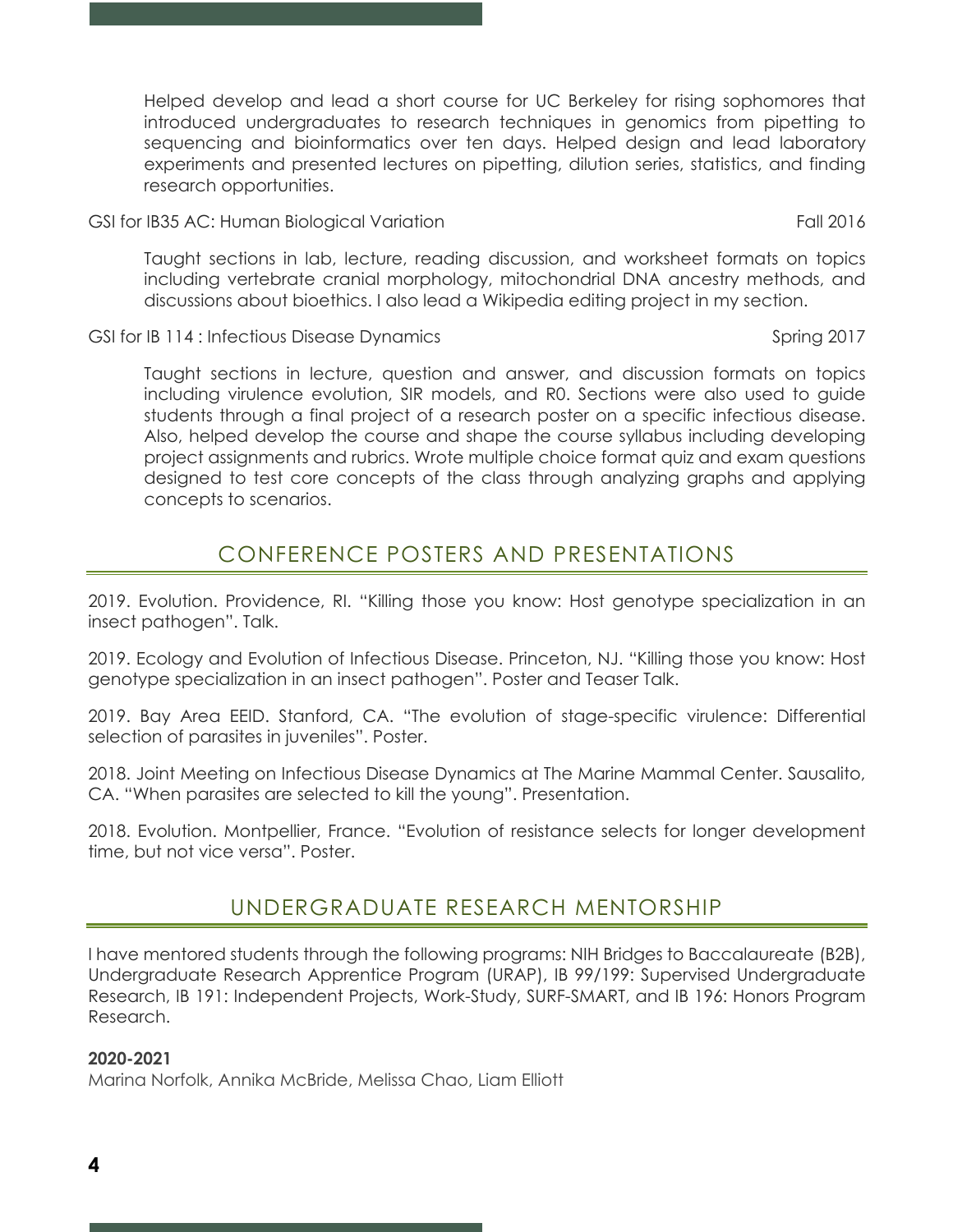#### **2019-2020**

Marina Norfolk, Annika McBride, Melissa Chao, Diego Gonzalez Ventura, Edith Lai, Aren Yarcan, Dina Alhassani, Nilbert Pascual

#### **2018-2019**

Edith Lai, Aren Yarcan, Dina Alhassani, Hannah Mahjoub, Annika Avery, Nicole DeNamur, Nilbert Pascual

#### **2017-2018**

Yazmin Haro, Claire Bang, Nibert Pascual, Tanya Kumar, Khadija Soufi, Vivian Hoang, Zoha Momin, Prempal Athwal, Aleeza Sheikh, Zohal Sarwary

For details about undergraduate projects and current positions see here

## **OUTREACH**

INSTRUCTOR FOR SMASH ACADEMY SUMMER 2021

Taught an interactive lesson on "How researchers are responding to Covid-19" focusing on disease ecology and evolution to three sections of high school students over Zoom.

| <b>SKYPE A SCIENTIST</b> | RING 2019, FALL 2019, SPRING 2020 |
|--------------------------|-----------------------------------|
|                          |                                   |

Skyped with six science classrooms  $(3<sup>rd</sup>-12<sup>th</sup>$  grades) about adaptation, the scientific method, microbial evolution, and various interesting science anecdotes and facts.

PANELIST FOR INTEGRATIVE BIOLOGY UNDERGRADUATE STUDENTS MARCH 2017, 2018

Served on a panel about research and graduate school for the UC Berkeley Integrative Biology Undergraduates Students' club

MENTOR FOR BAY AREA GRADUATE PATHWAYS TO STEM FALL 2017

Mentor for Bay Area Graduate Pathways to STEM, a program that focuses on mentoring undergraduates from California universities who are interested in STEM graduate school and who can contribute to diversifying the graduate student body.

STUDENT TEACHER FOR SPLASH AND SPROUT SPRING 2012-FALL 2014, FALL 2016

SPLASH is an education outreach program that organizes weekends of single lectures by college students for middle and high school students. SPROUT is an extension of SPLASH that organizes three-part lecture series on a variety of subjects for local middle and high- school students. I have lectured on human and infectious disease evolution for these programs.

| <b>WRITER FOR YALE SCIENTIFIC MAGAZINE</b> | <b>MARCH 2012-MAY 2013</b> |
|--------------------------------------------|----------------------------|
|                                            |                            |